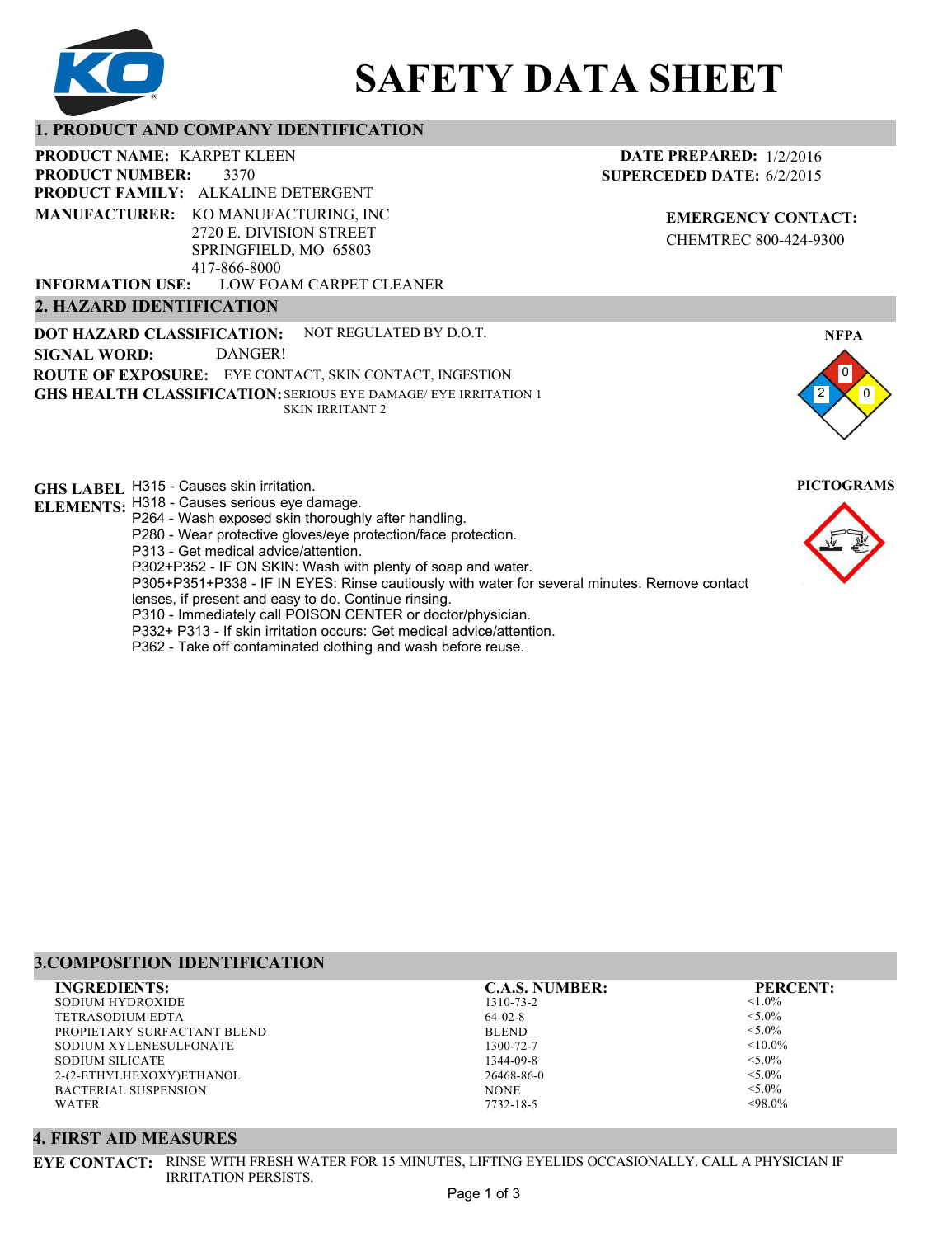#### **4. FIRST AID MEASURES - CONTINUED**

**SKIN CONTACT:** RINSE WITH PLENTY OF FRESH WATER AND REMOVE CONTAMINATED CLOTHING IMMEDIATELY. CALL A PHYSICIAN IF IRRITATION PERSISTS.

**INGESTION:** RINSE MOUTH WITH FRESH WATER. DO NOT INDUCE VOMITING. CALL A PHYSICIAN IMMEDIATELY. IF CONSCIOUS, GIVE LARGE QUANTITIES OF WATER. DO NOT GIVE ANYTHING BY MOUTH IF UNCONSCIOUS.

**INHALATION:** IF OVERCOME BY EXPOSURE, REMOVE VICTIM TO FRESH AIR IMMEDIATELY. GIVE OXYGEN OR ARTIFICIAL RESPIRATION AS NEEDED. CALL A PHYSICIAN IMMEDIATELY.

#### **5. FIRE FIGHTING MEASURES**

**FLAMMABLE PROPERTIES:** NON FLAMMABLE.

**FLASH POINT:** DOES NOT FLASH.

**SUITABLE EXTINGUISHING MEDIA:** DRY CHEMICAL, FOAM OR CARBON DIOXIDE, WATER SPRAY.

**UNSUITABLE EXTINGUISHING MEDIA:** NOT ESTABLISHED.

**SPECIFIC HAZARDS ARISING** NONE KNOWN.

**FROM THE CHEMICAL:**

**PROTECTIVE EQUIPMENT AND PRECAUTIONS FOR FIREFIGHTERS:** APPPROVED) AND FULL PROTECTIVE GEAR. WEAR SELF-CONTAINED BREATHING APPARATUS (PRESSURE DEMAND MSHA/NIOSH

#### **6. ACCIDENTAL RELEASE MEASURES**

**PERSONAL PRECAUTIONS:** AVOID CONTACT WITH EYES AND SKIN. SPILL AREA MAY BE SLIPPERY. WEAR PROPER PROTECTIVE EQUIPMENT WHEN DEALING WITH RELEASE.

**ENVIRONMENTAL PRECAUTIONS:** CONTAIN SPILL TO AVOID RELEASE TO THE ENVIRONMENT. KEEP CONTAINER TIGHTLY CLOSED WHEN NOT IN USE.

**METHODS FOR CONTAINMENT** COLLECT FOR DISPOSAL USING AN INERT ABSORBENT MATERIAL AND TRANSFER TO A **AND CLEAN-UP:** CONTAINER FOR REUSE OR DISPOSAL.

#### **7. HANDLING AND STORAGE**

**HANDLING:** HANDLE WITH CARE AND AVOID CONTACT WITH EYES AND SKIN. ALWAYS WEAR PROPER CHEMICAL RESISTANT PROTECTIVE EQUIPMENT 29CFR1910.132-138. WASH THOROUGHLY AFTER HANDLING.

**STORAGE:** STORE IN A COOL, DRY PLACE. KEEP OUT OF REACH OF CHILDREN. KEEP LID TIGHTLY CLOSED WHEN NOT IN USE.

#### **8. EXPOSURE CONTROLS/PERSONAL PROTECTION**

**ENGINEERING CONTROLS:** NONE REQUIRED UNDER NORMAL USE.

**EYE / FACE PROTECTION:** CHEMICAL SAFETY GLASSES.

**SKIN PROTECTION:** CHEMICAL RESISTANT GLOVES.

**THRESHOLD LIMIT VALUE (TLV):** SODIUM HYDROXIDE, 2 MG/M³

#### **9. PHYSICAL AND CHEMICAL PROPERTIES**

**PHYSICAL STATE:** LIQUID. **APPEARANCE: ODOR: BOILING POINT: FREEZING POINT:** NOT ESTABLISHED. **SPECIFIC GRAVITY:** 1.07 **pH (1%): EVAPORATION RATE:** NOT ESTABLISHED. **FLASH POINT: LOWER FLAMMABILITY/EXPLOSIVE LIMIT:** NOT ESTABLISHED. **UPPER FLAMMABLE/EXPLOSIVE LIMIT:** NOT ESTABLISHED. NOT ESTABLISHED. 10.5-11.5 DOES NOT FLASH. CLEAR BLUE LIQUID. SPEARMINT SCENT. **VISCOSITY: REALITIVE DENSITY:** 8.9 LBS./GL. **SOLUBILITY: VAPOR PRESSURE:** NOT ESTABLISHED. **VAPOR DENSITY:** NOT ESTABLISHED. **DECOMPOSITION** NOT ESTABLISHED. **TEMPERATURE: PARTICAL COEFFICIENT:** NOT ESTABLISHED. **N-OCTANOL/WATER** NOT ESTABLISHED. SOLUBLE.

**AUTO-IGNITION TEMPERATURE:** NOT ESTABLISHED.